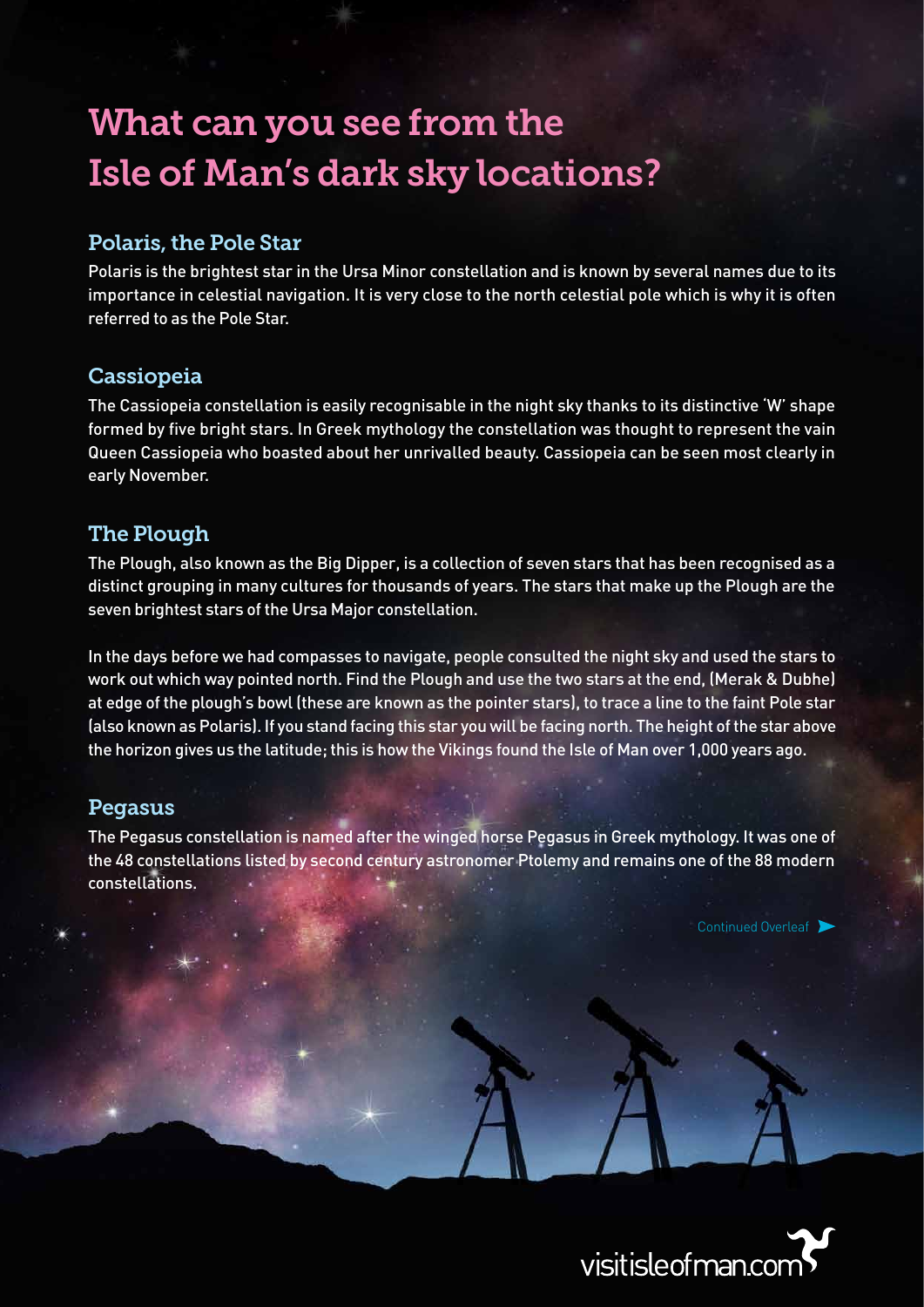# What can you see from the Isle of Man's dark sky locations?

### Betelgeuse

Betelgeuse is the eighth brightest star in the night sky and the second brightest star in the constellation of Orion. It is distinctly tinted red and is one of the largest and most luminous stars.

## The Winter Hexagon

The Winter Hexagon is an asterism (not a constellation) that is seen magnificently from the Isle of Man from November through to March. It dominates the southern horizon and is made up of six very bright stars, Sirius at the bottom, Canella, overhead, and the Procyon and Castor on the left and Aldebaran and Rigel on the right. The whole hexagon shape is then finished off with Betelgeuse in the lower middle.

#### Orion's Belt

Finding the three bright stars that make up Orion's Belt is the best way to locate the Orion constellation. Often known as the Hunter, Orion is one of the most recognisable constellations in the night sky and is visible throughout the world.

#### **Capella**

Capella is the sixth brightest star in the night sky and the third brightest star in the northern celestial hemisphere. Although Capella appears to be a single star to the naked eye, it is actually a star system consisting of four stars, two of which are 10 times bigger than the sun.

## The Summer Triangle

The Summer Triangle is an asterism, a pattern of stars, involving the three stars Altair, the 12th brightest star in the night sky, Deneb, the 19th brightest star in the night sky, and Vega, the 2nd brightest star in the northern celestial hemisphere. During the summer months the Summer Triangle can be found virtually overhead at mid-northern latitudes but can also be seen in spring during the early morning and in autumn during the evening until November.

Continued Overleaf